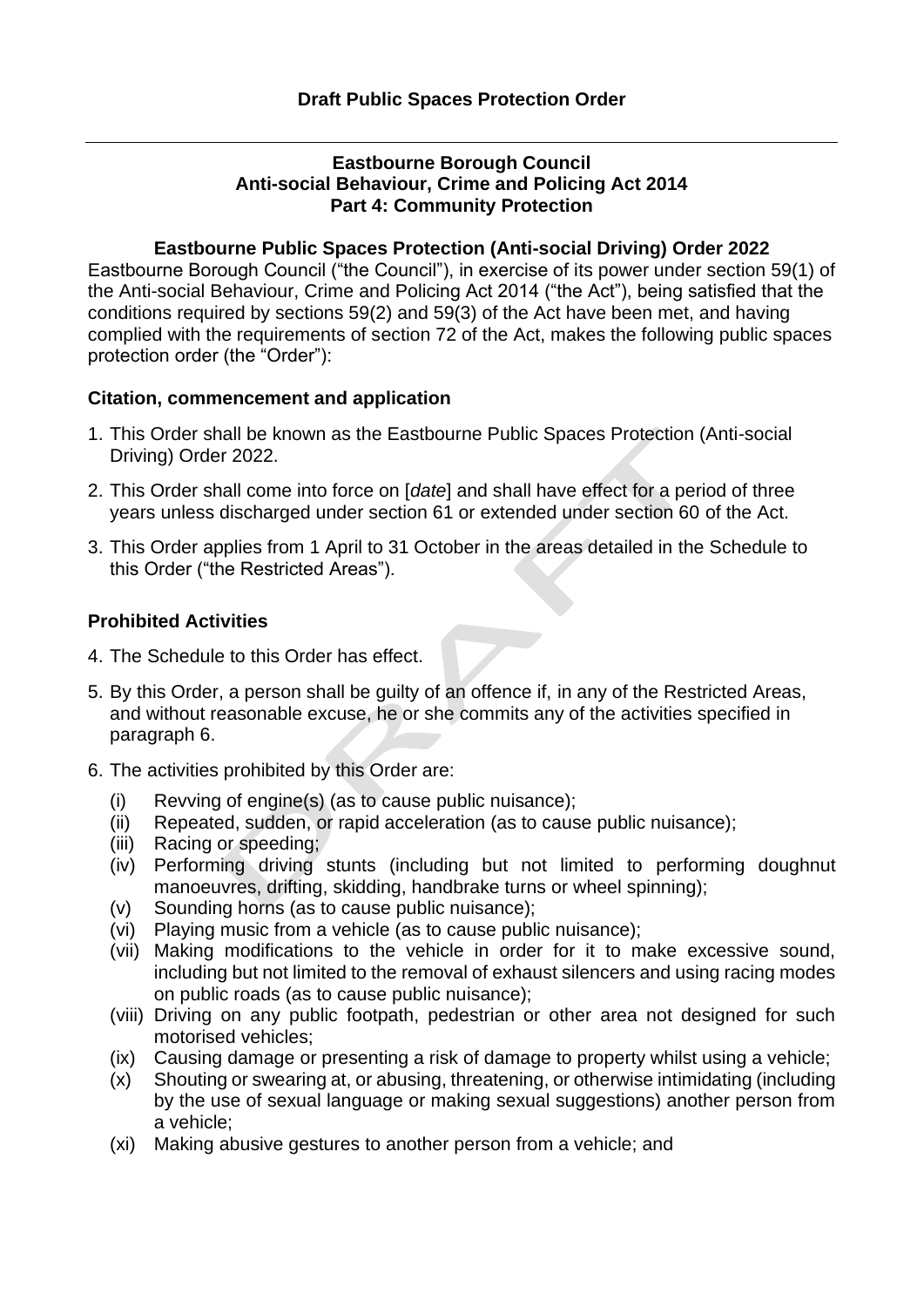(xii) Causing obstruction on a public highway, whether moving or stationary, including in convoy.

### **Enforcement**

7. A person guilty of an offence under paragraph 5 is liable on summary conviction to a fine not exceeding level 3 on the standard scale.

## **Exception**

8. The prohibition specified by paragraph 6(xii) shall not apply to any person driving a motor vehicle taking part in a funeral procession.

# **Validity**

9. If any person who lives in or regularly works or visits the Restricted Areas wishes to question the validity of this Order on the grounds that the Council had no power to make it or that any requirement of the Act has not been complied with in relation to this Order, he or she may apply to the High Court within six weeks from the date on which this Order is made.

GIVEN under the COMMON SEAL of EASTBOURNE BOROUGH COUNCIL this day of 2022.

THE COMMON SEAL OF EASTBOURNE BOROUGH **COUNCIL** 

was hereunto affixed in the presence of:-

|--|--|--|--|

**Contract Contract Contract** 

Print Name…………………………………………………………

Job Title…………………………………………………………….